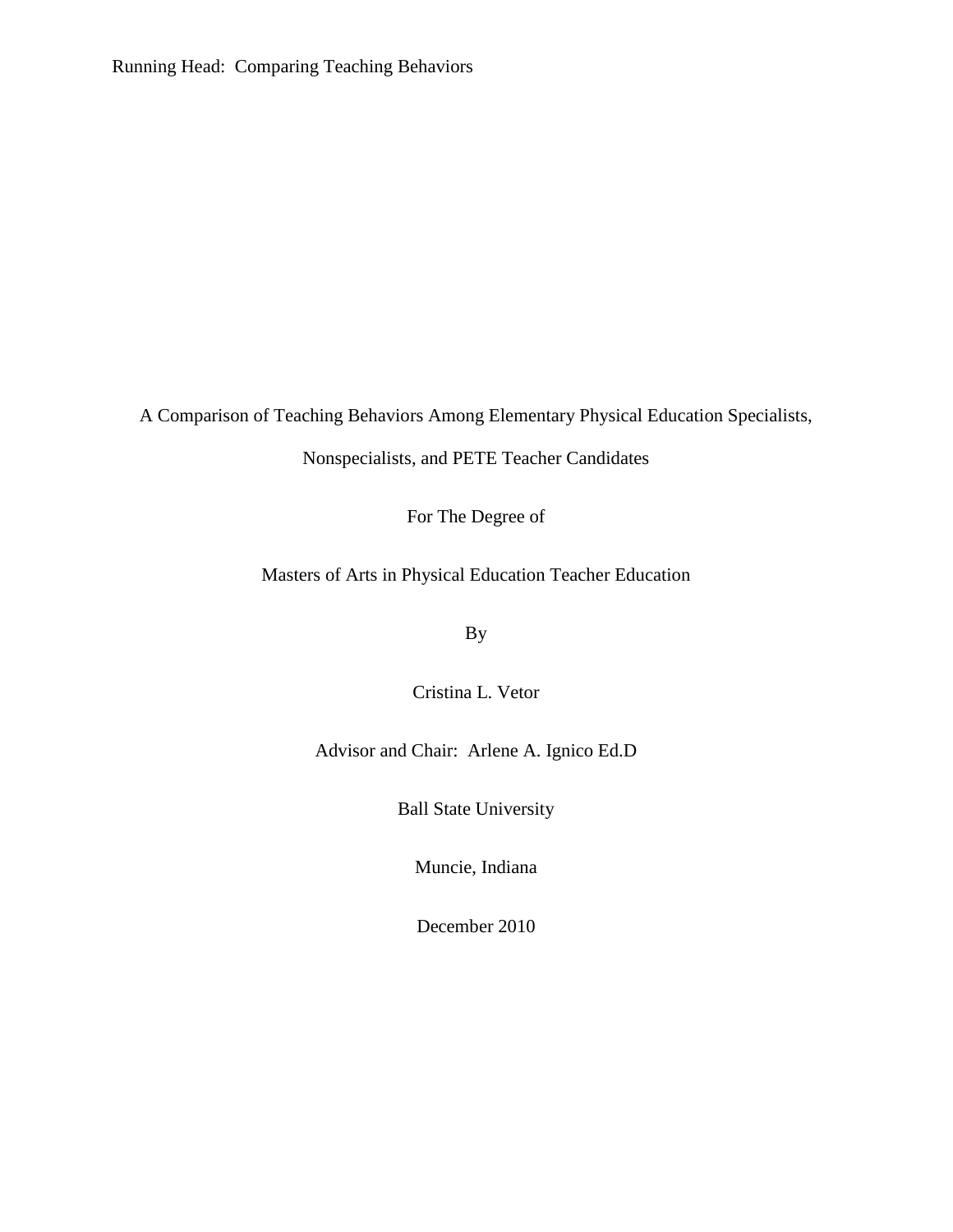# TABLE OF CONTENTS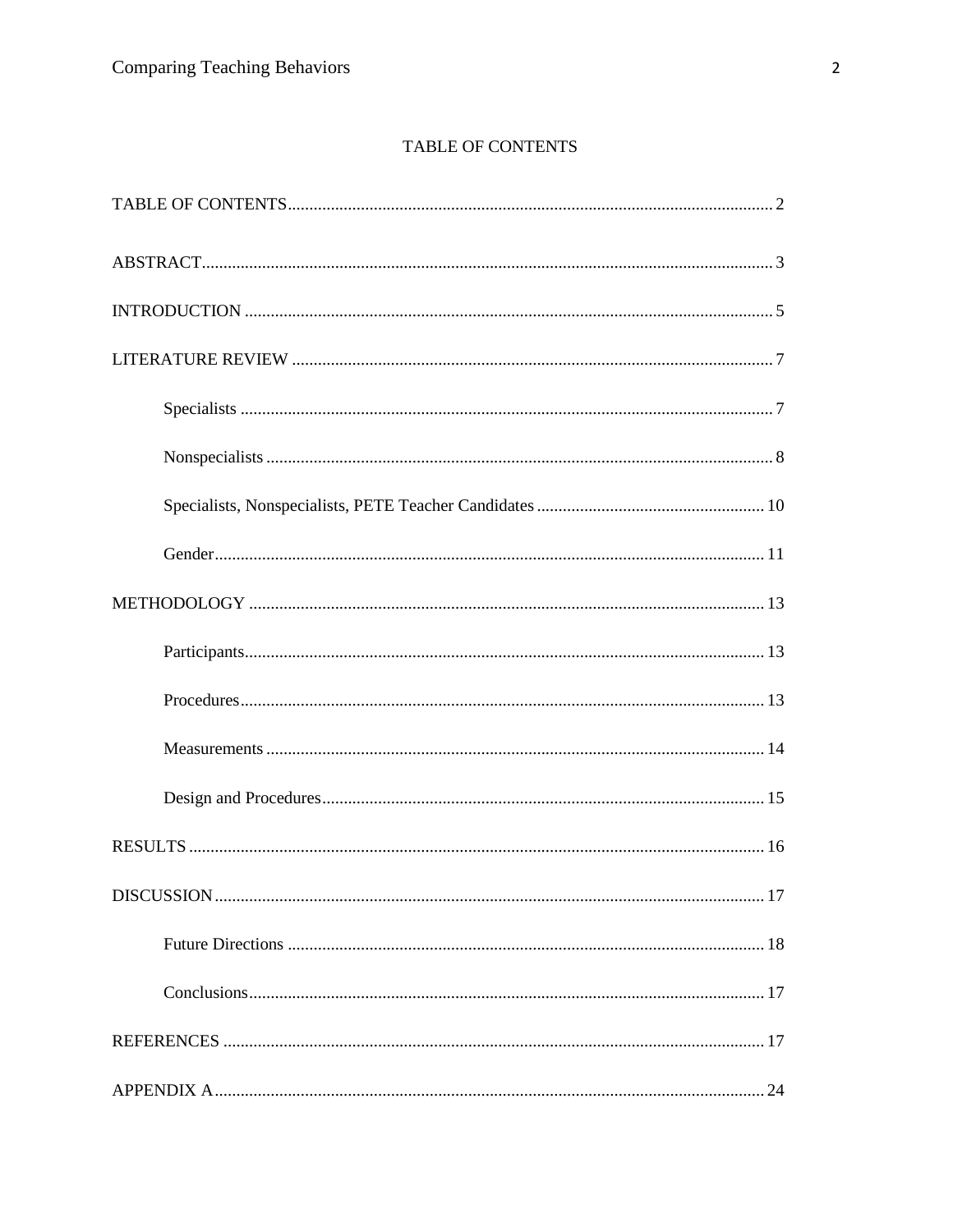#### **Abstract**

This study compared the teaching behaviors of elementary physical education specialists, elementary physical education nonspecialists (also known as generalists), and physical education teacher candidates (PETE). Previous research showed mixed findings on activity time provided by nonspecialists and specialists. Feedback distribution was higher for specialists (Faucette & Patterson, 1990; Placek & Randall, 1986). Gender treatment interventions show that teachers made aware of their gender stereotyping can provide more equitable feedback (Dunbar & O'Sullivan, 1986). Six participants took part in the study, one female and one male from each teacher group. Each participant was videotaped four times totaling 24 visits. The observational instruments included three classroom management forms: activity time, feedback, and genderinteraction. The instruments are commonly used to evaluate teacher education students. Descriptive statistics were used to provide means and standard deviations within teacher types for dependent variables. Non-parametric Independent t-tests, Mann-Whitney U, were used to compare teachers and gender. The hypotheses were that specialists have significantly higher activity times, provide more total feedback, and show a more balanced gender interaction in their classrooms than nonspecialists and PETE teacher candidates. Secondly, it was hypothesized that differences would not be evident between nonspecialists and PETE teacher candidates in the three variables. Lastly, male students would receive more interaction from teachers than female students. Results supported one hypothesis that teacher would provide more interactions with male students than female students as supported through previous findings (Papaioannou, 1995; McBride p. 255, 1990; Dunbar & O'Sullivan, 1986). Results in the remaining six hypotheses were not proven. However, PETE candidates did provide significantly more total feedback than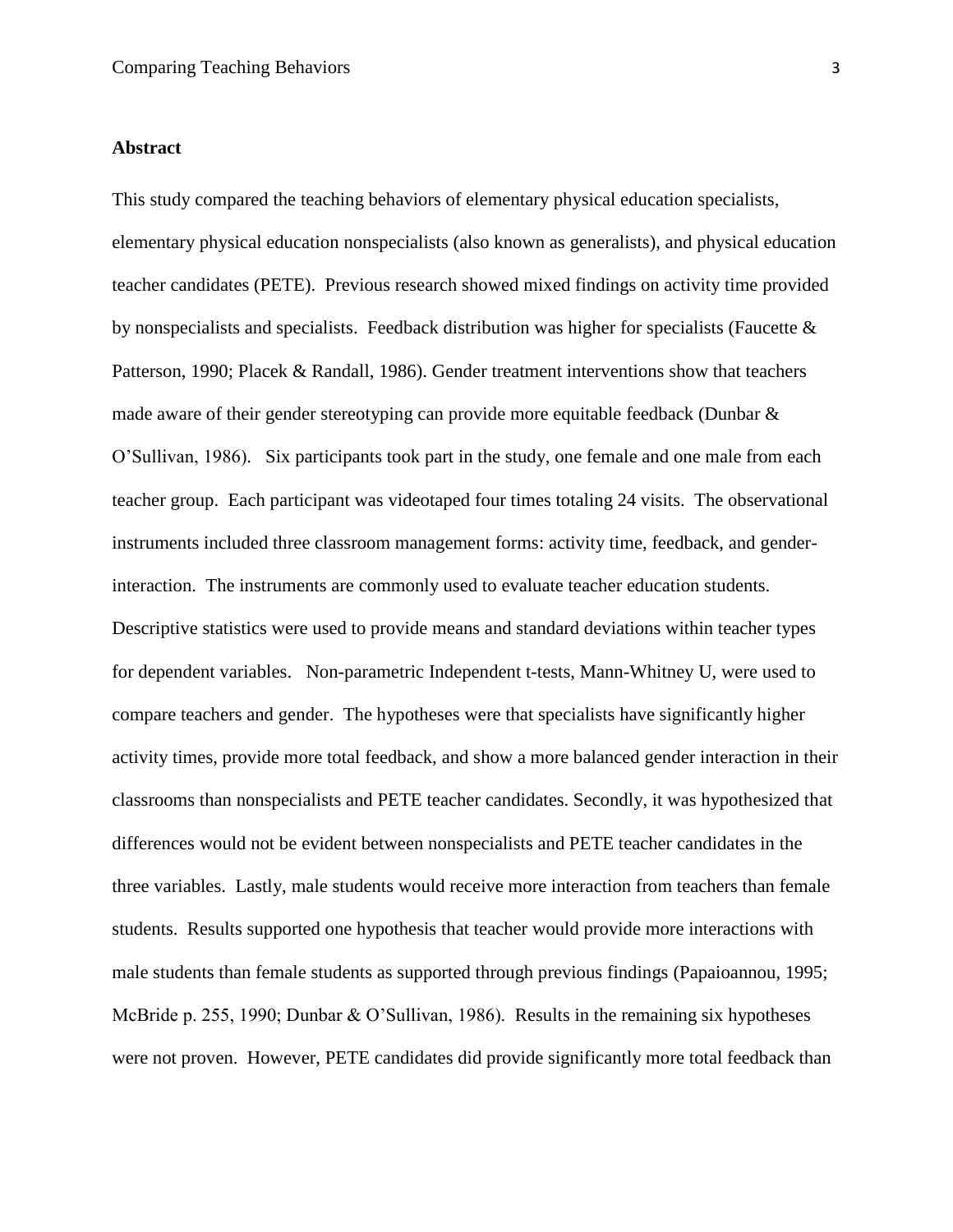nonspecialists. Future studies should examine a larger population and examine the effects of an intervention on these teacher behaviors.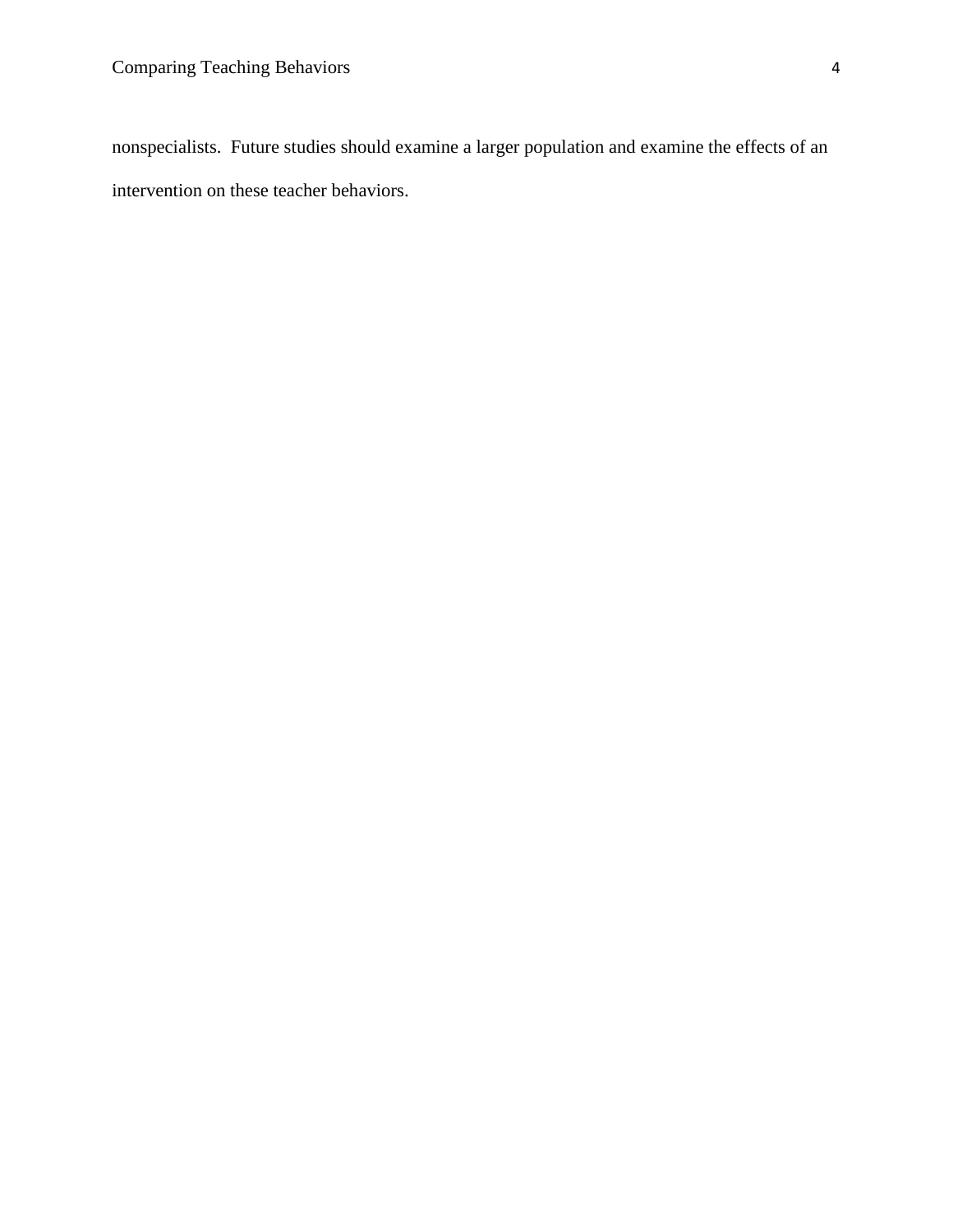#### **Introduction**

Physical education is the one teaching discipline that can provide a significant learning experience for all children through a vast array of physical and interdisciplinary activities provided by an effective educator. Whether from licensed specialists, classroom teachers, or other educators, physical education should provide students with the physical activity experience that they will remember and continue the rest of their lives (Morgan & Bourke, 2008). The controversy about elementary physical education and who should be teaching the youth in this content area continues to be debated by researchers worldwide. For over 30 years, researchers have been trying to determine which educator is more successful in teaching physical education based on studies of quantity of activity (Faulkner, Dwyer, Irving, Allison, Adlaf, & Goodman, 2008), skill development (Placek & Randall, 1986), and classroom management (Faucette et al 1990, 1990, 2002). Who is qualified to teach physical education? -- licensed specialists with methods in physical education (DeCorby, Halas, Dixon, Wintrup, & Janzen, 2005) or licensed nonspecialists with methods in multiple disciplines, including physical education (Xiang, Lowy, & McBride, 2002). Elementary education students in pre-service training define classroom management as "planning, managing themselves, their organization, time use, and environmental issues, as well as managing and motivating children" (Humphries & Ashy, 2006, p. 185). One of the most important factors in teaching physical education is maximizing opportunities for children in appropriately designed activities (Placek & Randal, 1986). Even though studies have described the differences between organizational methods of specialists and nonspecialists, (Faucette et al, 1990; 1990, 2002), there has not been a study comparing specialists, nonspecialists (also referred to as generalists), and PETE teacher candidates. PETE research has suggested that teacher candidates compile exceptional activity time and feedback scores when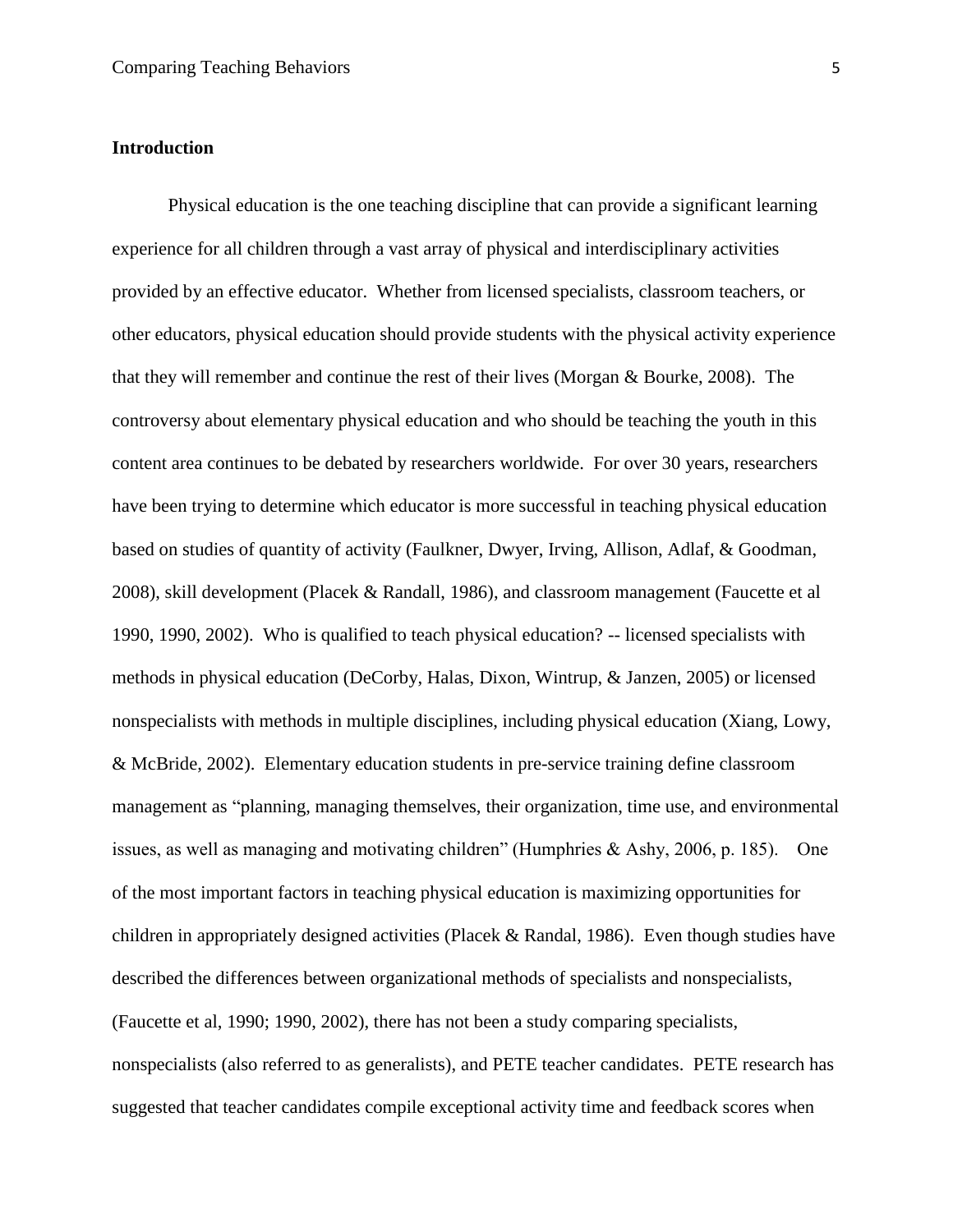daily lessons are planned. Overall, lesson planning of PETE candidates improves teaching behaviors. The purpose of this investigation was to compare teaching behaviors among elementary physical education specialists, nonspecialists, and PETE teacher candidates during their physical education lessons.

# Research Hypotheses

- 1. Specialists have significantly higher activity time than nonspecialists.
- 2. Specialists have significantly higher activity time than PETE teacher candidates.
- 3. Specialists have significantly more total student feedback than nonspecialists.
- 4. Specialists have significantly more total student feedback than PETE teacher candidates.
- 5. There will be no significant difference between the activity time provided by PETE teacher candidates and nonspecialists.
- 6. There will be no significant difference between total feedback provided by PETE teacher candidates and nonspecialists. .
- 7. Teachers will interact with male students' more than female students.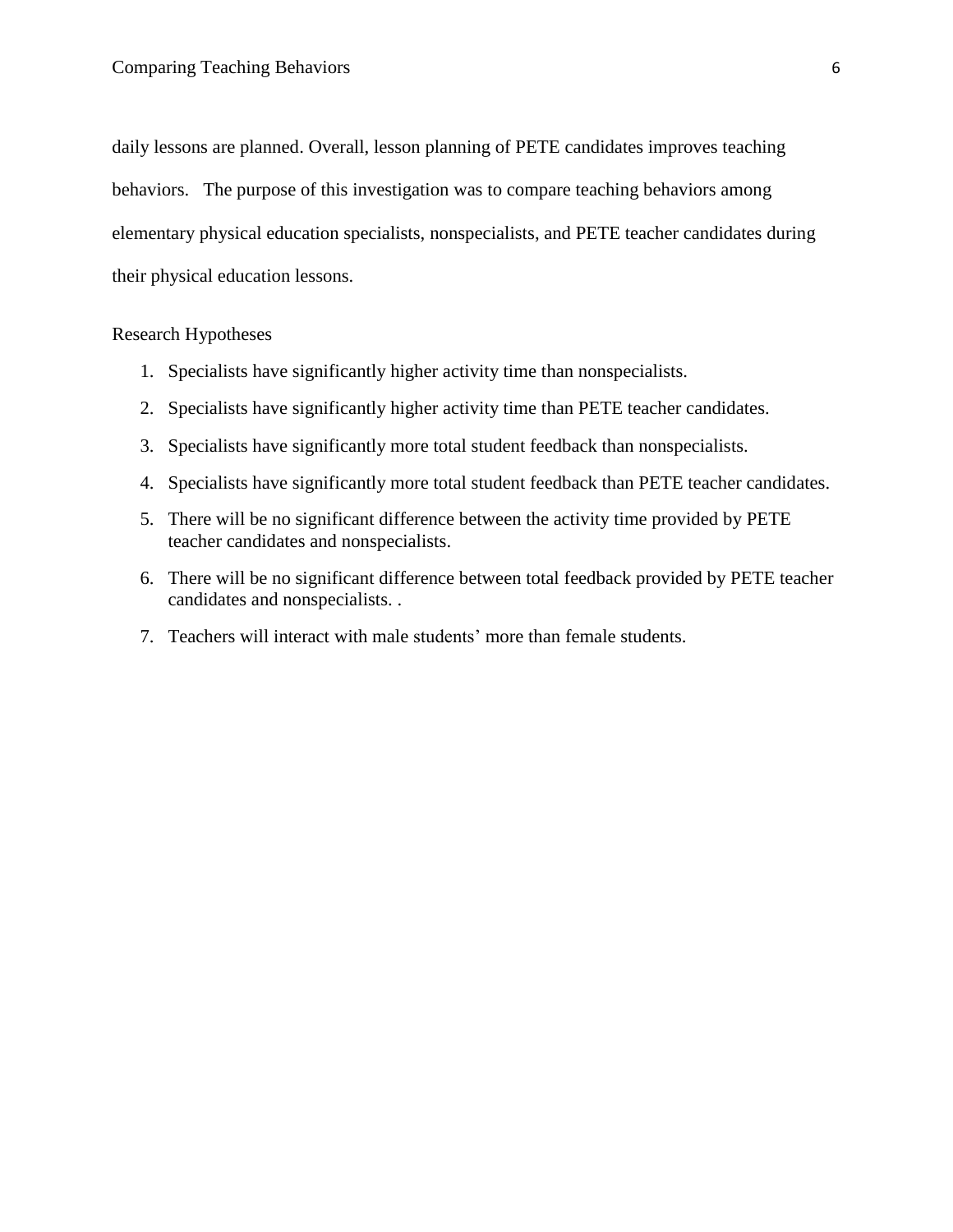# **Literature Review**

#### *Specialists*

Many researchers argue a need for a physical education specialist in the classroom since having a licensed physical education teacher in this position helps promote a physically active climate in the school. For example, school systems that have intramural programs in place with a specialist-led instructor have a larger percentage of their student population participating. It also helps to make certain the recommended physical activity levels are provided to children (Faulkner et al, 2008). Activity levels can always be increased by evaluating teaching behaviors. Intervention strategies were performed on two groups of physical educators on their teaching classroom management skills, also labeled as teaching behaviors. Physical educators were divided into two randomly assigned groups; experimental and control. Both groups were scored on four teaching behaviors: management, activity time, instruction, and waiting time. A pre-test and post-test were recorded for both groups in the four teaching behaviors. The experimental group was provided with an intervention of a two-hour lecture and two-hour practicum. Post tests for the experimental group revealed significant increases in activity time. The results suggest that short intervention training on teaching behaviors among specialists can improve classroom management; specifically student activity time.

Most studies report that specialists provide more activity time, feedback than nonspecialists. In addition, students of specialist-led classrooms participate in more skill development activities than game play which characterized nonspecialists' classroom activities (Faucette & Patterson, 1990). One study, however, reported no difference between the amount of activity time provided by specialists and nonspecialists (Placek & Randall, 1986).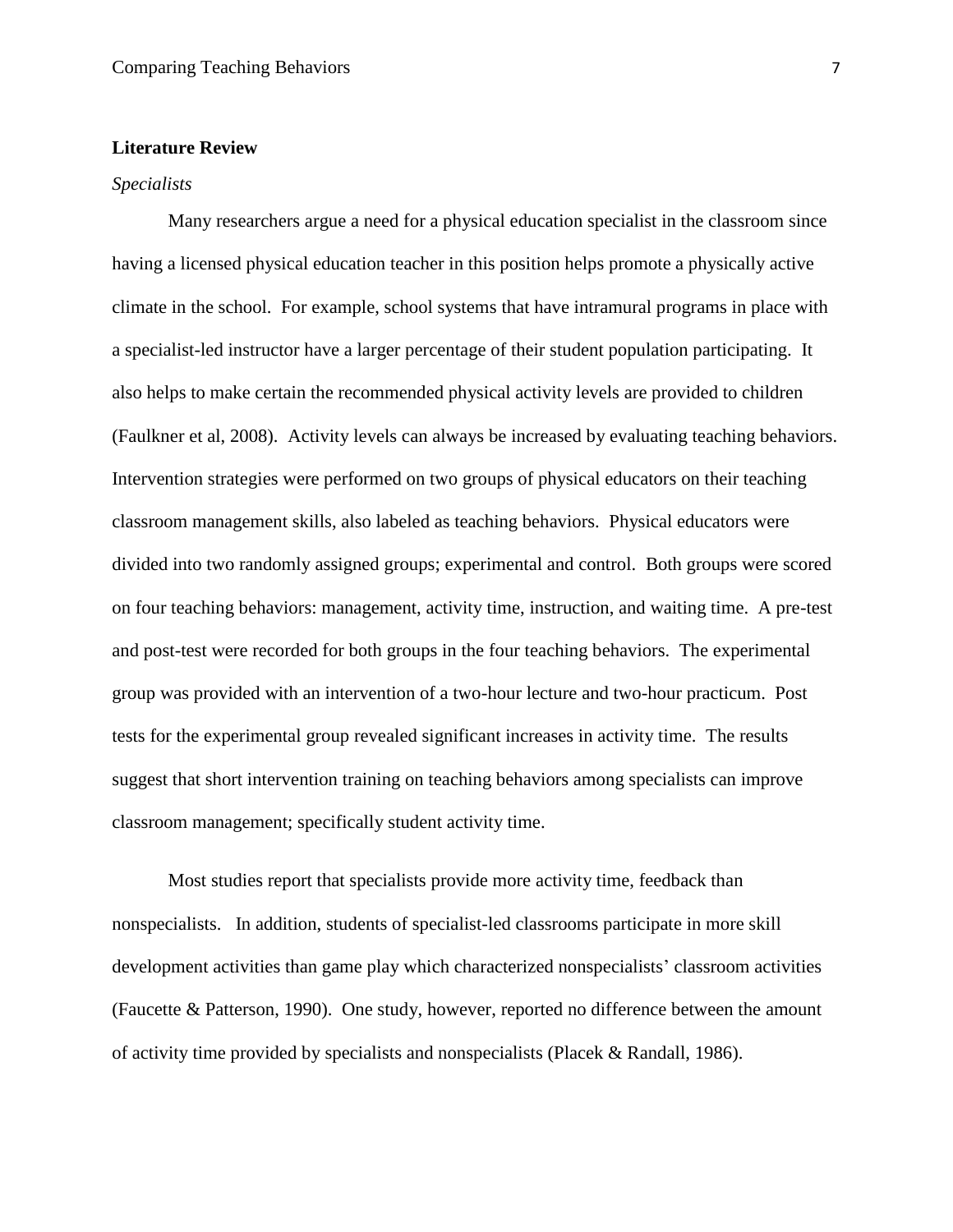Specialists spend a large amount of their lesson on instruction and feedback. Students in a physical education classroom require additional explaining, directing, and clarification (Faucette & Patterson, 1990) because during appropriately designed lessons where skills are being practiced and scrimmaged, students need "feedback in order to improve their performance" (Placek & Randall, 1986, p. 161). Even feedback from a distance (Patterson & Van Der Mars, 2008) proved to be beneficial for on-task behavior and increased activity levels. To reiterate, students were more likely to participate during designed lessons that allowed for skill development whether students were getting close or distant feedback from their teachers.

Specialists organize and plan lessons based on individual differences of the children in their classrooms. "Everyone is different and moves at their own pace" (DeCorby, Halas, Dixon, Wintrup, Janzen, 2005). In addition, a study on verbal descriptions performed on specialists and nonspecialist on throwing skills revealed that specialists demonstrated more pedagogical theories of content knowledge and skill than nonspecialists (Block & Beckett, 1990). However, Placek & Randall (1986) reported that even if specialists design more appropriate activities, content knowledge does not always manufacture "maximal student participation and success" according to their study between specialists and nonspecialists academic learning time in physical education (p. 161).

# *Nonspecialists (Generalists)*

Researchers describe the overall knowledge of physical education as a foreign language to generalists. Perceptions of classroom teachers who were required to teach physical education describe it as overwhelming and stressful (Humphries & Ashy, 2006). Because of an overloaded curriculum, physical education was usually dropped from the schedule or it became recess. If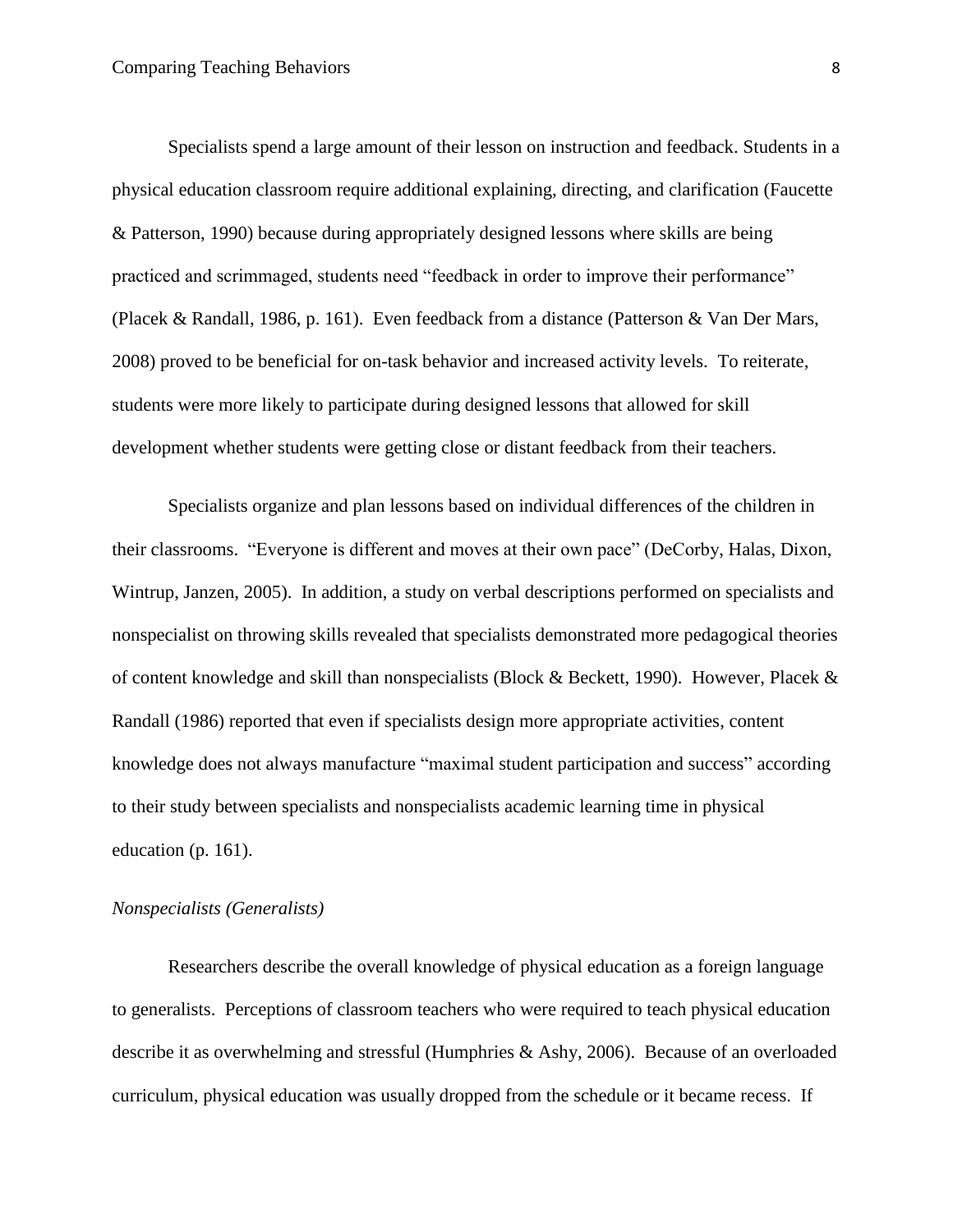teachers had time in the day, they organized activities where classes participated in large-sided, competitive games that highlight athletics (Morgan & Bourke, 2008) or where children stood in line for long periods waiting to participate (Faucette & Patterson, 1990). Children did not have the opportunity to "engage in skill practice or gymnastics and dance activities" (p. 287) or work in "small groups, with partners, or individually" (Faucette, McKenzie, & Patterson, 1990, p. 289). Morgan & Bourke (2008) describe this experience as a poor quality program in that children were not given "an opportunity for success, enjoyment, and physical activity" (p. 18). Placek & Randall (1986) encourage nonspecialists to analyze lessons and modify games so that children can have higher activity time and a more enjoyable experience.

The quality of nonspecialists' physical education experience as a child appears to contribute to the expressed low confidence levels in teaching physical education (Morgan & Bourke, 2008). Nonspecialists who are required to teach physical education along with other subjects identified that low confidence levels and a crowded or unknown physical education curriculum created barriers for them so physical education was eliminated from daily activities. The researchers found that nonspecialists felt students would not benefit from an inadequate lesson physical education lesson. Consequently, it was simply dropped from the daily plans (Morgan & Hansen, 2008). Nonspecialists reported these low confidence levels stemmed from both a negative experience personally in physical education and their lack of competence to teach effective content. However, if nonspecialists were more confident and knowledgeable in a particular area of physical activity, they were more apt to teach that particular content (Morgan & Bourke, 2008). Evidence of pre-service programs and physical education curriculum such as SPARK, has revealed that nonspecialists can improve their physical education content knowledge, activity time and overall teaching. Even though nonspecialists improved their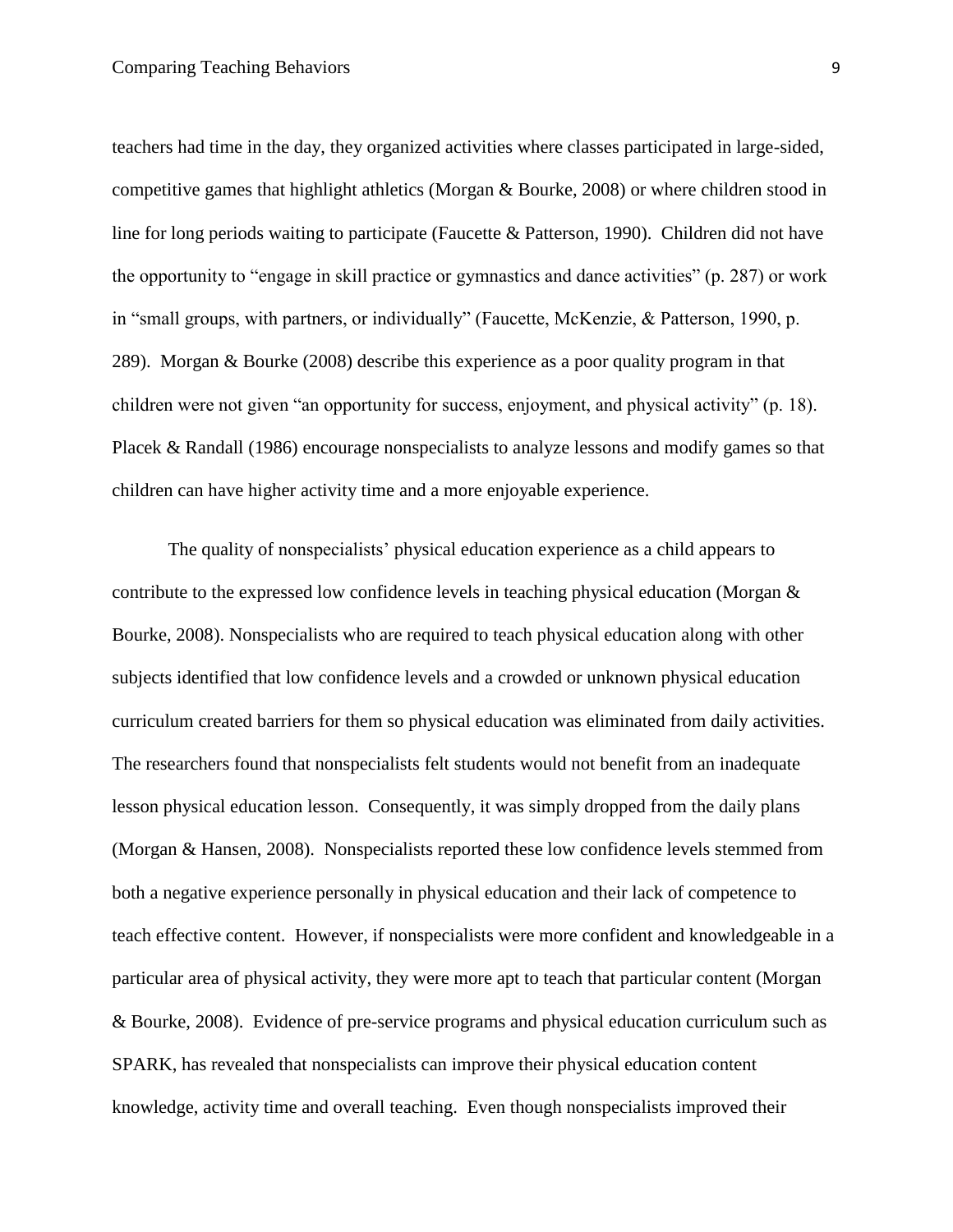teaching behaviors, according to Xiang, Lowy, & McBride (2002) preservice nonspecialists still reported inadequate knowledge and proficiency, through perceived qualitative evaluation, to teach physical education even after taking physical education methods courses.

Conversely, other interventions with preservice classroom teachers' revealed increased positive attitudes toward physical education and increased student activity levels (Humphries et al, 2006). Findings confirmed that after interventions, teachers learned how to organize, share, and locate equipment. They also learned to function more efficiently with equipment set up and take down (Faucette et al, 2002).

Sallis, McKenzie, Alcaraz, Kolody, Faucette, & Hovell, (1997) compared three groups of teachers on a qualitative assessment of fitness gains. Two groups were trained in the SPARK curriculum, specialists and nonspecialists. The third group was nonspecialists, classroom teachers, who were not given the curriculum training. Results revealed that specialists with curriculum training provided the most fitness gains.

# *Specialists and Nonspecialists and PETE Candidates*

Similarities and differences exist between specialist-led and nonspecialist-led physical education. A three group comparison study from Sallis et al, (1997) confirmed that physical education was not being provided by any physical education teacher in the quantity (150 minutes per school week) that students should receive in physical education. In another study, self-report data by specialists and nonspecialists showed significant differences in resources and participation in interschool athletics. However, teachers from both groups reported no differences in lessons, minutes, and amount of "moderate or vigorous physical activity in lessons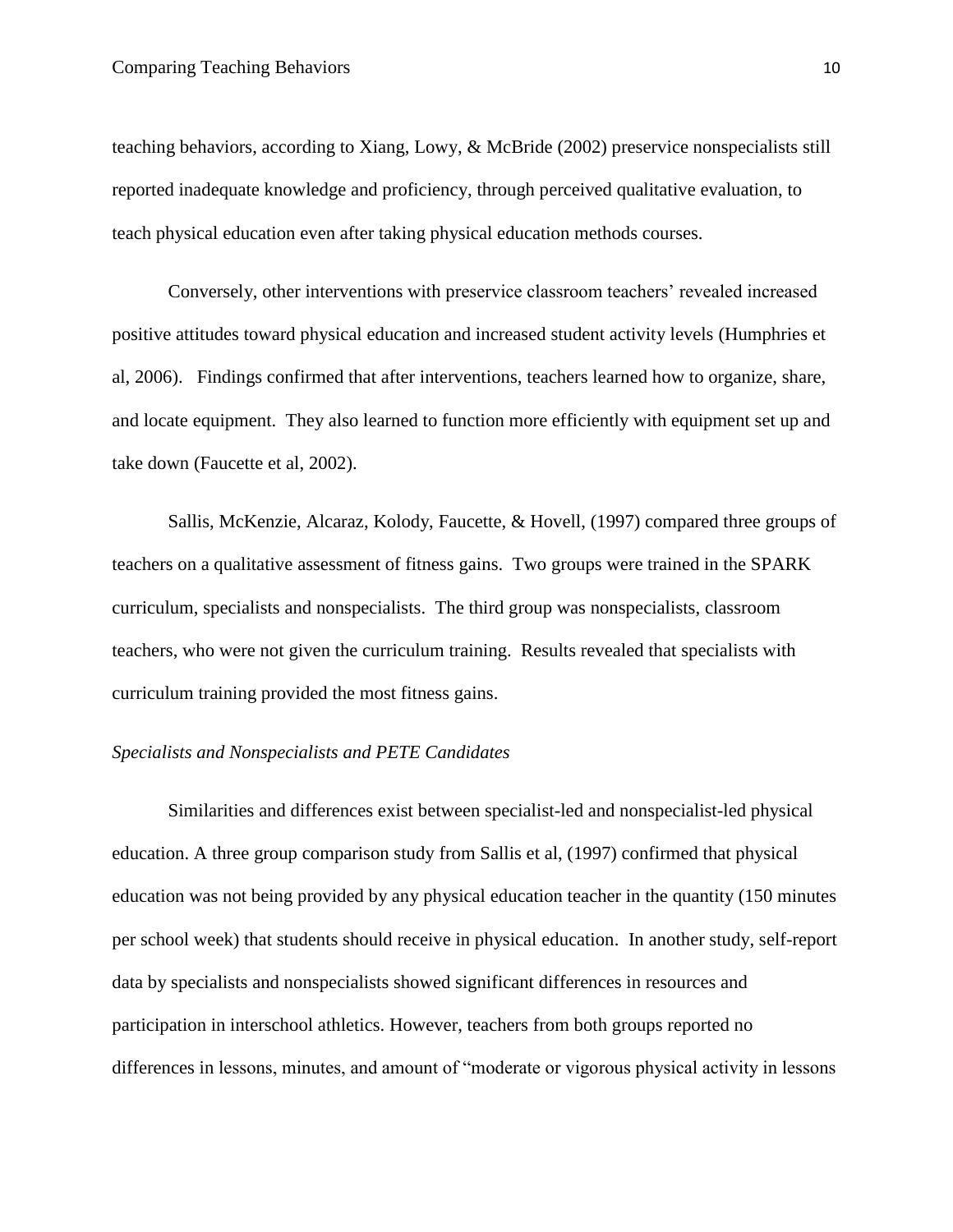across four grade levels" (Faulkner et al, 2008, p. 412). In a similar study examining the teaching behaviors of PETE teacher candidates, researchers recorded student activity time, waiting time, and off-task behavior. Teachers taught two lessons; one of which was planned and the other was unplanned. Results showed that activity time increased, waiting time decreased and student off-task behavior decreased for only the planned physical education lessons (Byra & Coulon, 1992).

The SPARK intervention comparison study between three teacher types found that students were more active in a specialist-led classroom (40 minutes) compared to a nonspecialist-led classroom (33 minutes). They also confirmed that students burned more calories each week through moderate to vigorous activity, with girls improving the most in a specialist-led classroom. The researchers reported that during a 36-week school year, students in specialist-led classes spend about 13 more hours in moderate to vigorous physical activity than students in control classes (Sallis et al, 1997). Overall, specialist-led classes were superior to those of nonspecialist-led classes in providing students the most activity time.

# *Gender*

Gender-typing, describes the differential treatment or perception of treatment between boys and girls in the classroom. Mixed findings have been established from students and teachers perceptions and quantitative intervention methods. Student perceptions of differential treatment based on "class goal structure" revealed that teachers favor high achievers, boys or girls, in physical education (Papaioannou, 1995, p. 29). In addition, Dunbar & O'Sullivan (1986) observed two female nonspecialist physical education teachers' praise, desists, questioning, and demonstrations. Baseline data was analyzed and researchers conducted multiple conferences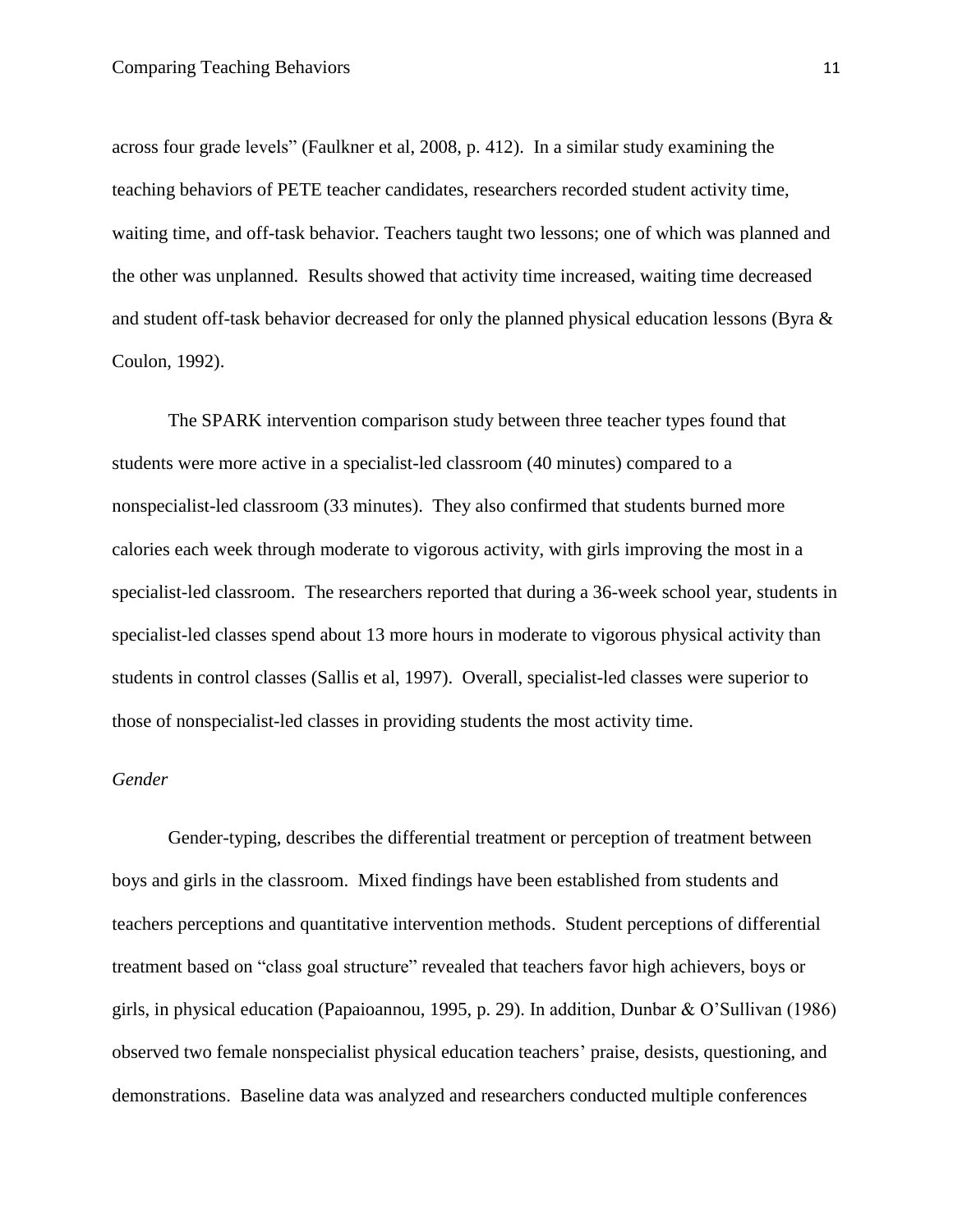with teachers to provide information and suggestions about their differential feedback favoring boys. Results revealed more feedback was provided to boys prior to intervention. After feedback interventions, however, teachers showed more equal distribution of feedback between boys and girls. Yet, the physical education teachers reported that they found it difficult to change their behavior (Brown, Brown, & Hussey, 1996).

These findings suggest that physical education specialists and nonspecialists have the capability of diminishing their inequitable interactions with boys and girls. In summary, teachers can become more aware of their behaviors and intervention studies suggest that they can reduce the differential treatment of girls and boys.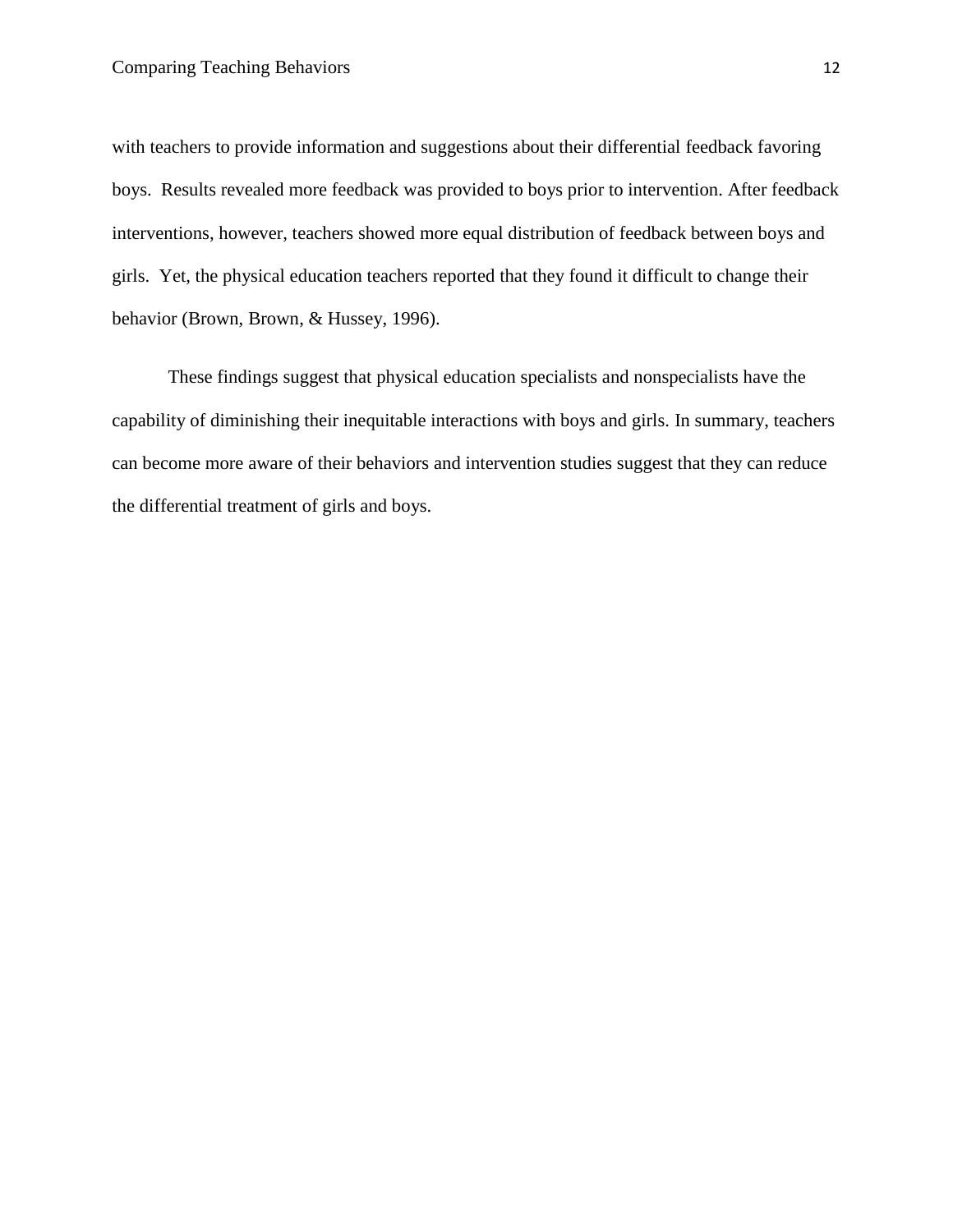### **Methodology**

# *Participants*

The participants were selected through a non-probability, convenience sample. Six elementary physical education teachers were asked to participate. The six teachers consisted of two specialists, two nonspecialists and two PETE teacher candidates in schools around central Indiana. A specialist is described as a licensed elementary physical education teacher. A nonspecialist (generalist) is a licensed educator who is not a licensed physical education teacher. A PETE teacher candidate is a physical education teacher education student who is pursuing a degree and licensure in physical education.The specialists and nonspecialists had a wide array of teaching experience, five to thirty-seven years. The PETE students complete an 11-day practicum in local elementary schools, meeting a university requirement for their major. Each group included one female and one male, totaling three females and three males.

# *Procedures*

A list of local teachers from the three groups who fit the inclusion criteria were compiled and conveniently selected. Principals of the qualified participants were contacted by email and phone and asked to participate. They were provided an abstract of the study either by email or in person. Because the PETE teacher candidates were located in a school with a participating specialist, permission had already been granted to videotape lessons. The principals provided a letter which stated that the researcher had permission to conduct the study in the physical education classroom. A consent form was then provided to the teacher, allowing permission to perform the study in their physical education classroom. The PETE teacher candidates were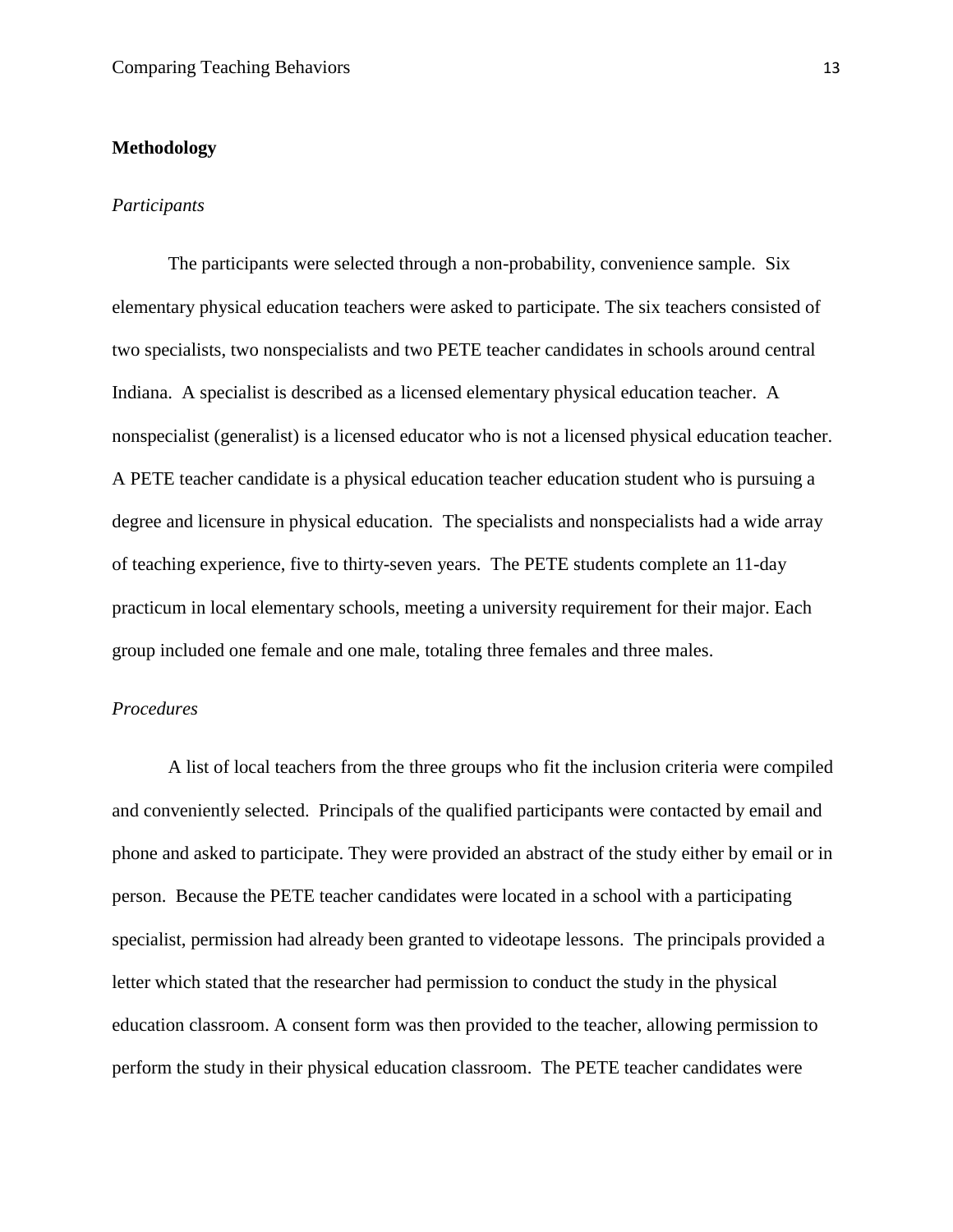given the same form to acquire their personal permission to observe their teaching behaviors in the study. Participants were then contacted by phone and email to schedule times to videotape the lessons. Each participant was observed four times. The researcher received approval to conduct the study through the Institutional Review Board at Ball State University.

# *Measurements*

The six participants were each visited four times for a total of twenty-four visits. All the visits were scheduled in advance. The researcher set up a camera in a corner of the gym fifteen minutes prior to class. All twenty-four visits were completed over the course of one month. The recording sheets represented time on task, feedback, and gender interaction. The researcher recorded the feedback sheet during the visit. The researcher then transferred all videos onto DVDs to view. Each lesson was viewed two more times in order to record activity time and gender interaction. One group of teachers had 45-minute class periods and two groups had 30 minute class periods. Therefore, percentages were used to compare groups.

The researcher viewed the tape at a private location to record the behaviors. The coding forms assessed student activity time, the quantity and quality of feedback, and boy and girl interactions. The three forms are commonly used in physical education teacher education programs to assess teacher effectiveness.

Activity time was scored in four areas: instruction, activity, management, and waiting. Every fifteen seconds, the researcher recorded I, A, M, or W based on what 51% of the students were doing during that interval. Activity time (A) is defined as the time when most students (over 50%) are involved in physical movement, e.g. catching a ball; throwing at a target. Management (M) is considered the time when most students are not receiving instruction or involved in lesson activity, e.g. changing activities; getting out or putting away equipment;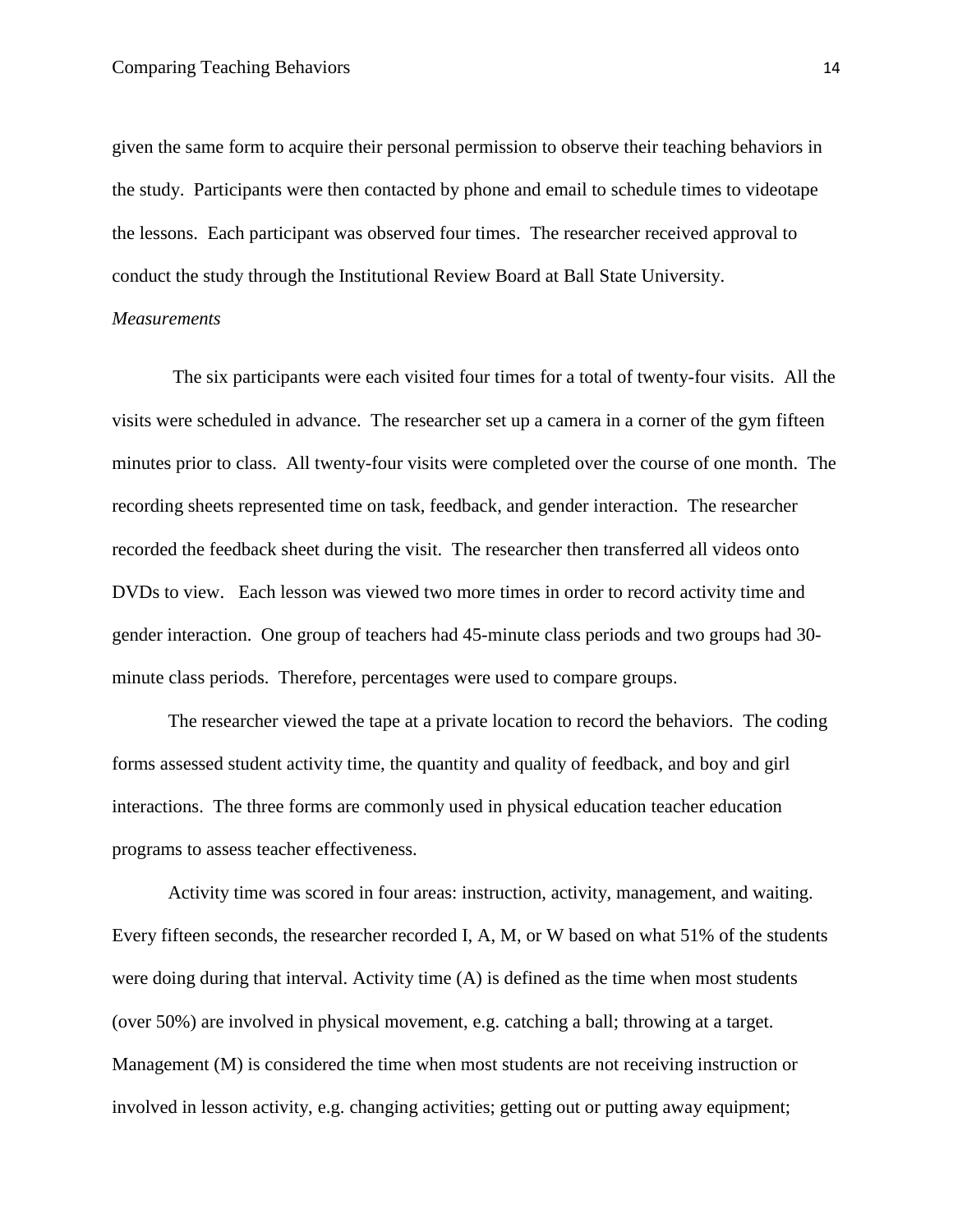listening to behavior rules and reminders; getting a drink. Instruction (I) is the time when most students are receiving information about how to move or perform a skill, e.g. how to move using all the space; watching a demonstration; listening to instructions. Percentages were then calculated to determine how much time the teacher spent in each area during the lesson. The feedback form shows all feedback given to students by the teacher. The sheet allows the researcher to record the gender of the student receiving it and whether the feedback is specific, general, group, or individual. Specific feedback was recorded as individual or group and whether it was related to skill or behavior, e.g. "Your toes are nicely pointed." General feedback was also recorded as individual or group, e.g. "Good job, Fantastic." Totals for each category were determined so that group means for total, general, and specific feedback could be compared. The third sheet provides data identifying gender interactions. The researcher recorded how many times a teacher interacted with a boy or a girl. Students' names were not used in recording the data, only the gender. Means were calculated for boy interactions and girl interactions. *Design and Procedures*

This study was a quasi-experimental design due to the locality and availability of participants. Means were calculated for each group to compare specialists, nonspecialists, and PETE candidates as well as by gender. Descriptive statistics were calculated and table charts were created using Microsoft Excel 2007. A further analysis was completed using SPSS version 17.0 for Windows. Numerous nonparametric t-tests, Mann-Whitney U, were conducted between teacher groups and gender types. The alpha level was established at  $p < 0.05$ .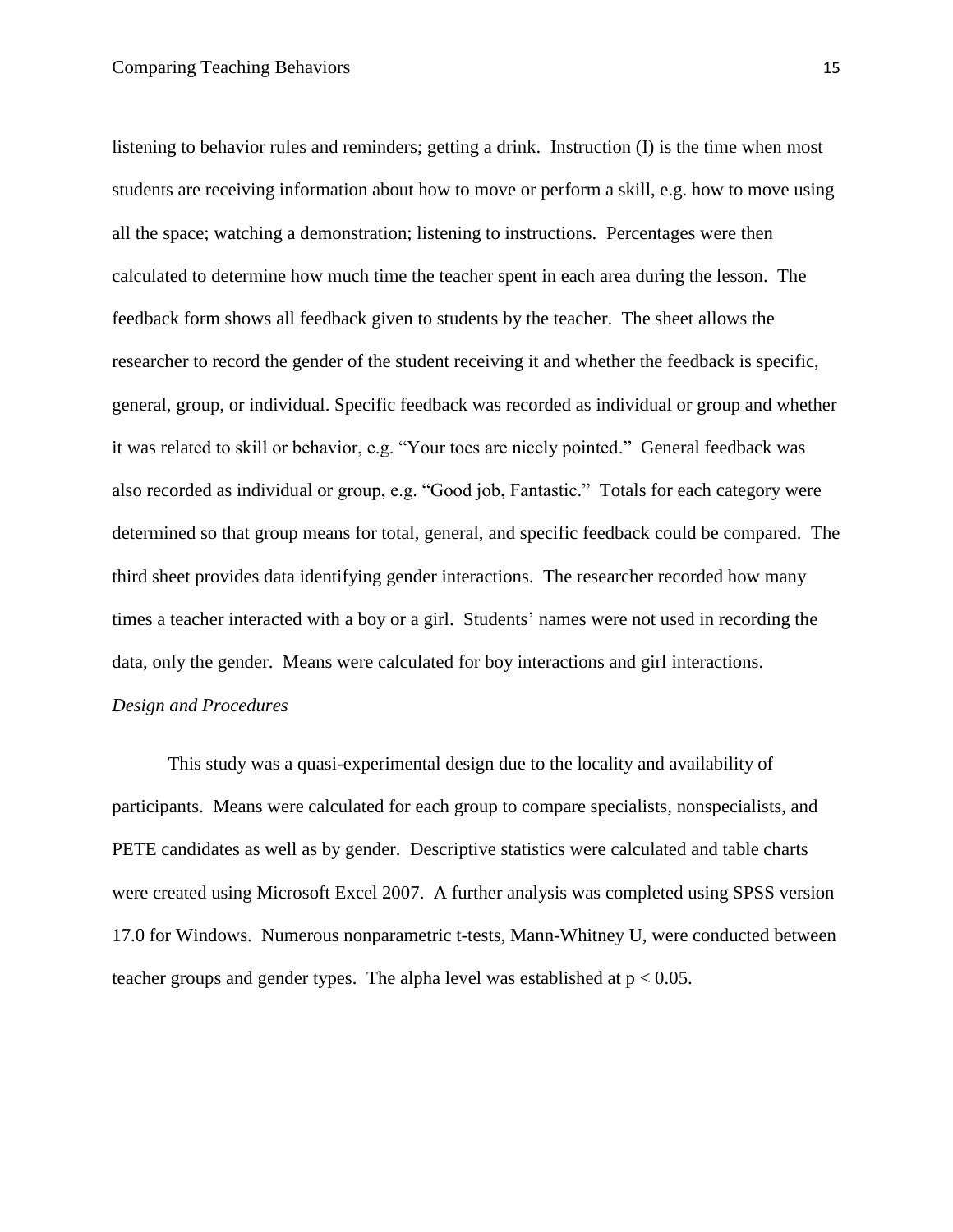#### **Results**

#### *Descriptive Statistics*

Descriptive statistics revealed that specialists had higher percentage means in activity time (M=55% SD=.16) compared to PETE candidates (M=49%, SD=.11), and nonspecialists (M=45%, SD=.17). Total feedback means were led by PETE candidates (M=2.15/min, SD=0.62), followed by specialists  $(M=1.84/min, SD=1.01)$  and nonspecialists  $(M=1.01/min,$ SD=.45). Gender interaction means were calculated to compare the male teachers and the female teachers. Both males (M= 66%; SD= .12) and females had higher means for boy interaction than girl interaction ( $M = 56\%$ ; SD= .06).

#### *Mann-Whitney U*

Nonparametric t-tests, Mann-Whitney U, were used to analyze the eight hypotheses. The last hypotheses regarding all teachers will interact more with male students that female students was proven significant (t(N=6) = .024 p < .05). Even though not listed as hypotheses, significance was evident of total feedback among PETE teacher candidates and nonspecialists. Data revealed significant values between total feedback given between PETE teacher candidates and nonspecialists as PETE teacher candidates compiling more total feedback per lesson  $(t(1,3)$  = .006  $p < .05$ ). The remaining seven hypotheses that were not proven have p-values listed below.

- 1. Specialists have significantly higher activity time than nonspecialists (t(2,3)  $p = .161$ ).
- 2. Specialists have significantly higher activity time than PETE teacher candidates  $(t(1,2) p = .248)$ .
- 3. Specialists have significantly more total student feedback than nonspecialists  $(t(2,3) p = .074)$ .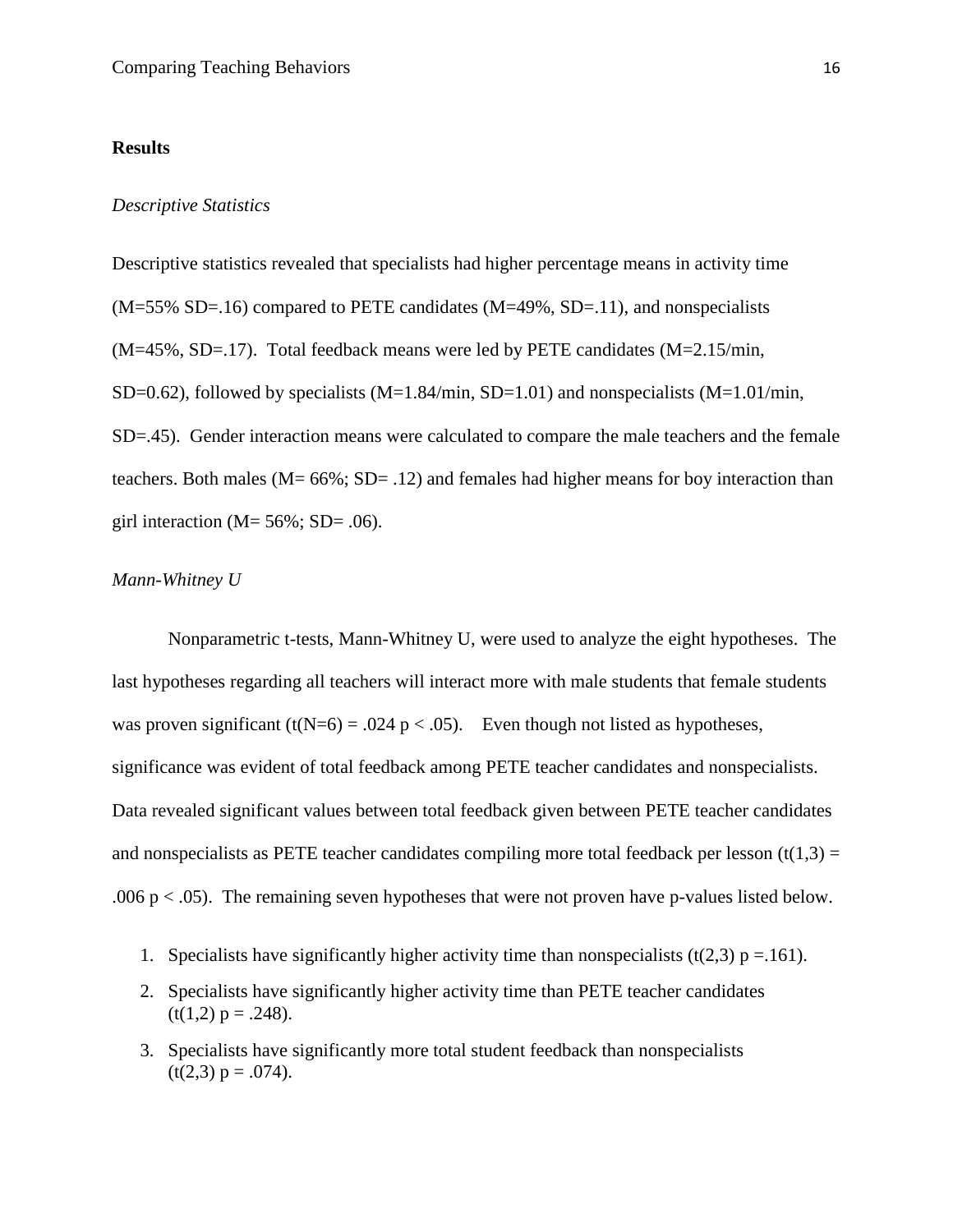- 4. Specialists have significantly more total student feedback than PETE teacher candidates  $(t(1,2) p = .528)$ .
- 5. There will be no significant difference between the activity time provided by PETE teacher candidates and nonspecialists (t(1,3)  $p = .874$ ).

#### **Discussion**

The purpose of this investigation was to compare teaching behaviors among elementary physical education specialists, nonspecialists, and PETE teacher candidates during their physical education lessons. In addition, gender interactions were also investigated. Because only six participants were included in the study, nonparametric t-tests were used to compare teacher groups. The four hypotheses that specialists would score significantly higher than nonspecialists and PETE candidates in all three teaching behaviors were not supported. Similarly, the two hypotheses that nonspecialists and PETE candidates' scores would not differ in activity time and total feedback was rejected. Descriptive statistics revealed that female  $(M = 56\%, SD = .06)$ and male ( $M = 66\%$ ,  $SD = .12$ ) teachers showed favor to boy students as supported through previous research that boys receive more feedback than girls (Papaioannou, 1995; McBride p. 255, 1990; Dunbar & O'Sullivan, 1986).

However, significance was evident between PETE teacher candidates and nonspecialists in total feedback given per class period (t(1,3) = .006 p < .05). Additionally, the means analysis revealed that PETE ( $M = 2.15$ ; SD = .62) students provided significantly more feedbacks per minute than nonspecialists ( $M = 1.01$ ;  $SD = .45$ ). This finding could be due to the fact that PETE candidates were being graded on their teaching behaviors while data was being collected. However, this particular finding does provide support for the PETE teaching program where they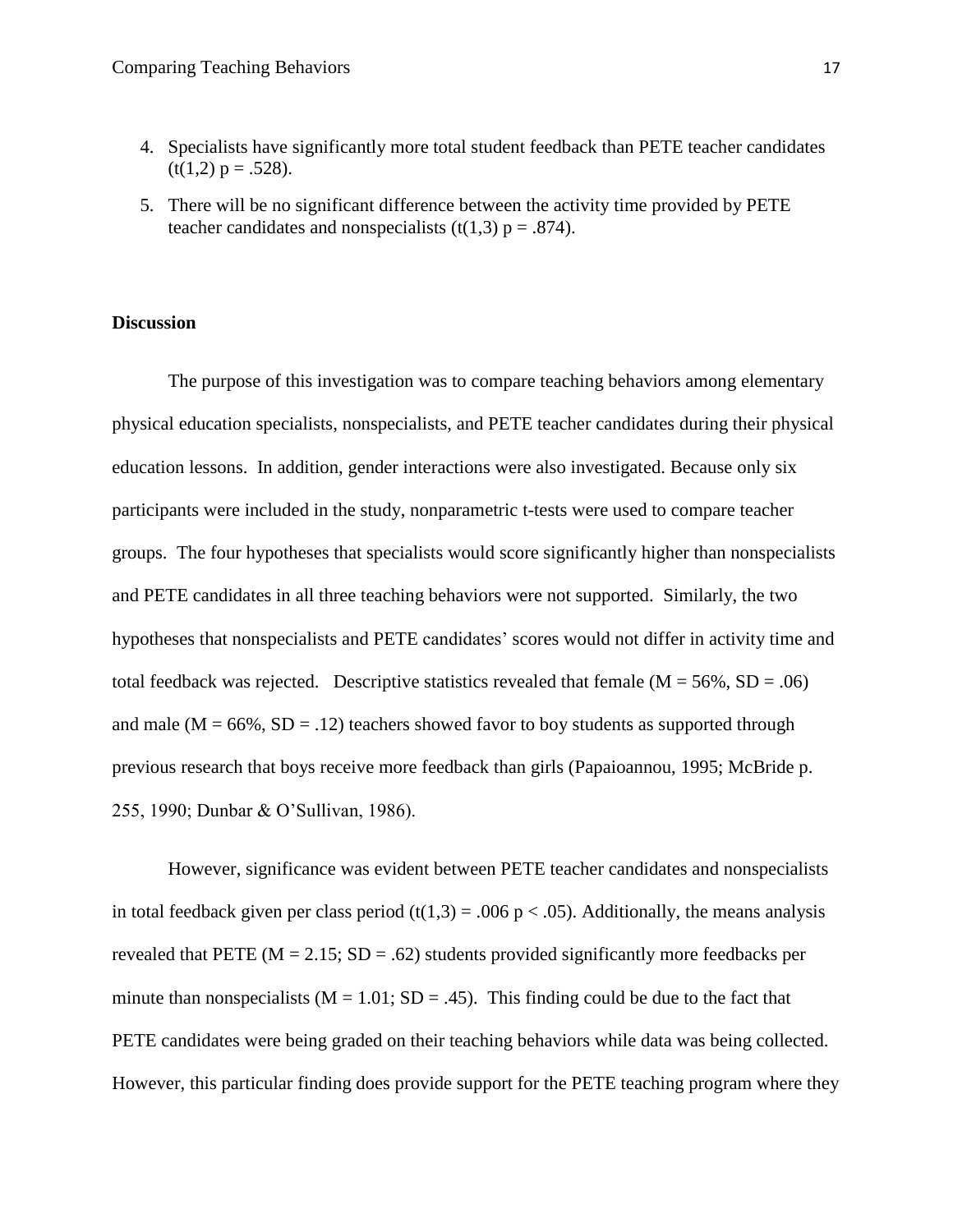are enrolled. As well, many of the means support previous research findings in gender interaction and feedback. Specialists' means were highest in activity time (Sallis et al, 1997; Placek & Randall, 1986) and feedback (Placek & Randall, 1986). It should be noted, however, that a significant limitation to this study was that only 6 participants were investigated; therefore results cannot be generalized to the larger population of specialists, nonspecialists, and PETE candidates.

### *Future Directions*

Future research should examine a larger group of specialists, nonspecialists, and PETE candidates using a mixed-methods approach through observation and intervention strategies. In addition, another teaching group could be added to the study, such as physical education teacher education (PETE) candidates who are student teaching. This would allow for multiple correlations and differences to be assessed. Also, future researchers should ask teachers to implement a short unit of common instruction in order to control more variables within the study.

# *Conclusions*

Even though the results did not support the research hypotheses, differences were apparent among specialists, nonspecialists, and PETE teacher candidates. The physical education classroom can provide children the ultimate experience through a vast array of physical activities provided by a motivated physical educator. Physical education is the one discipline that students will always remember throughout their lifetime (Morgan & Bourke, 2008). Research confirms that elementary physical education is a classroom in which many students can excel in a positive environment, if the physical education teacher embraces the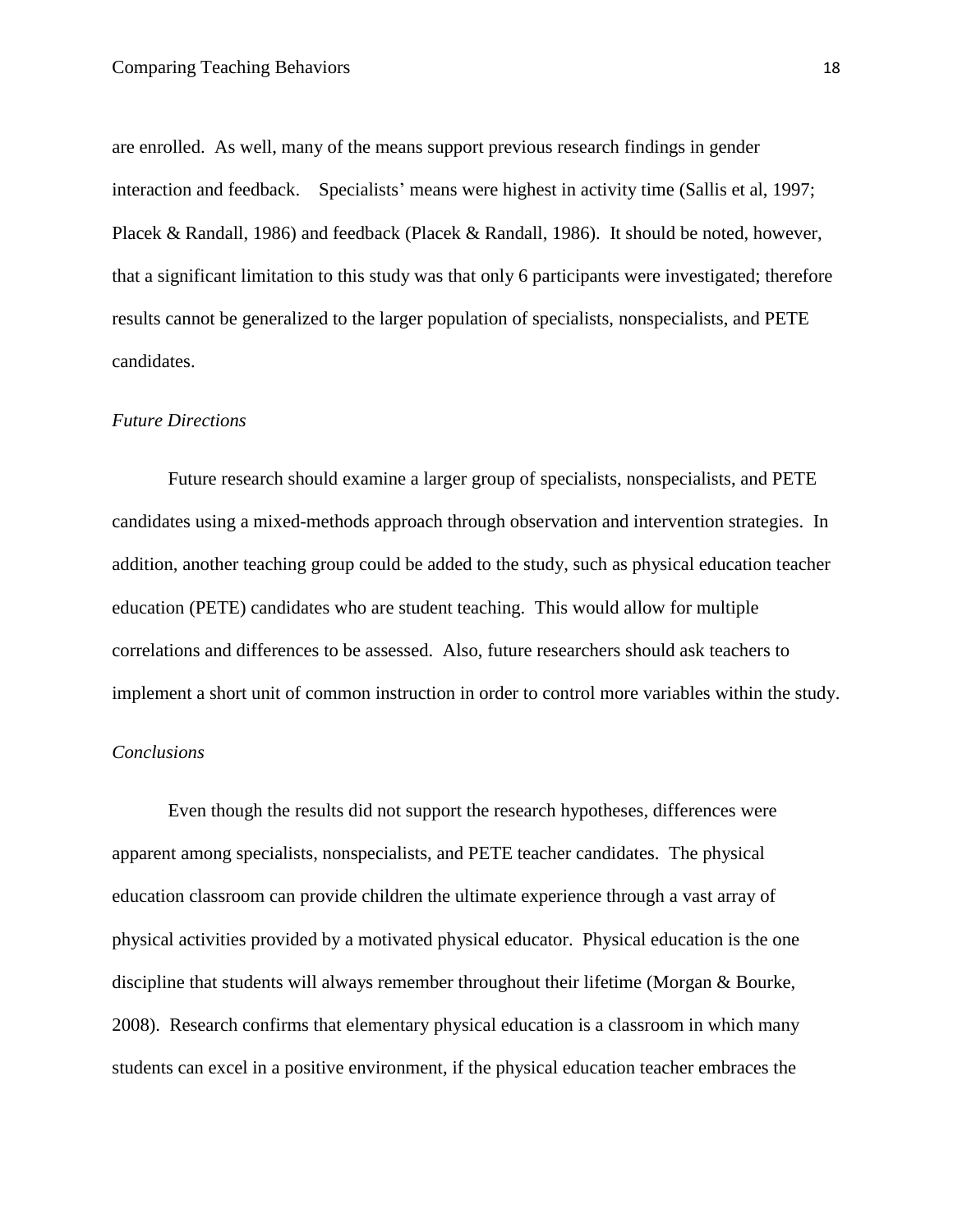subject and teaches appropriate skill development. Elementary physical education teachers have an opportunity to develop appropriate teaching behaviors that will enhance the experience for the students. "While physical activity levels may be transitory, attitudes are often more long-term" (Morgan & Bourke, 2008, p. 21). Thus, it is the proper pedagogy training, perception of the discipline, excitement, and effective delivery that enhances the overall student experience (Faulkner et al, 2008). If the teacher puts forth the excitement and effort in the subject, it is possible that students will respond positively in physical education.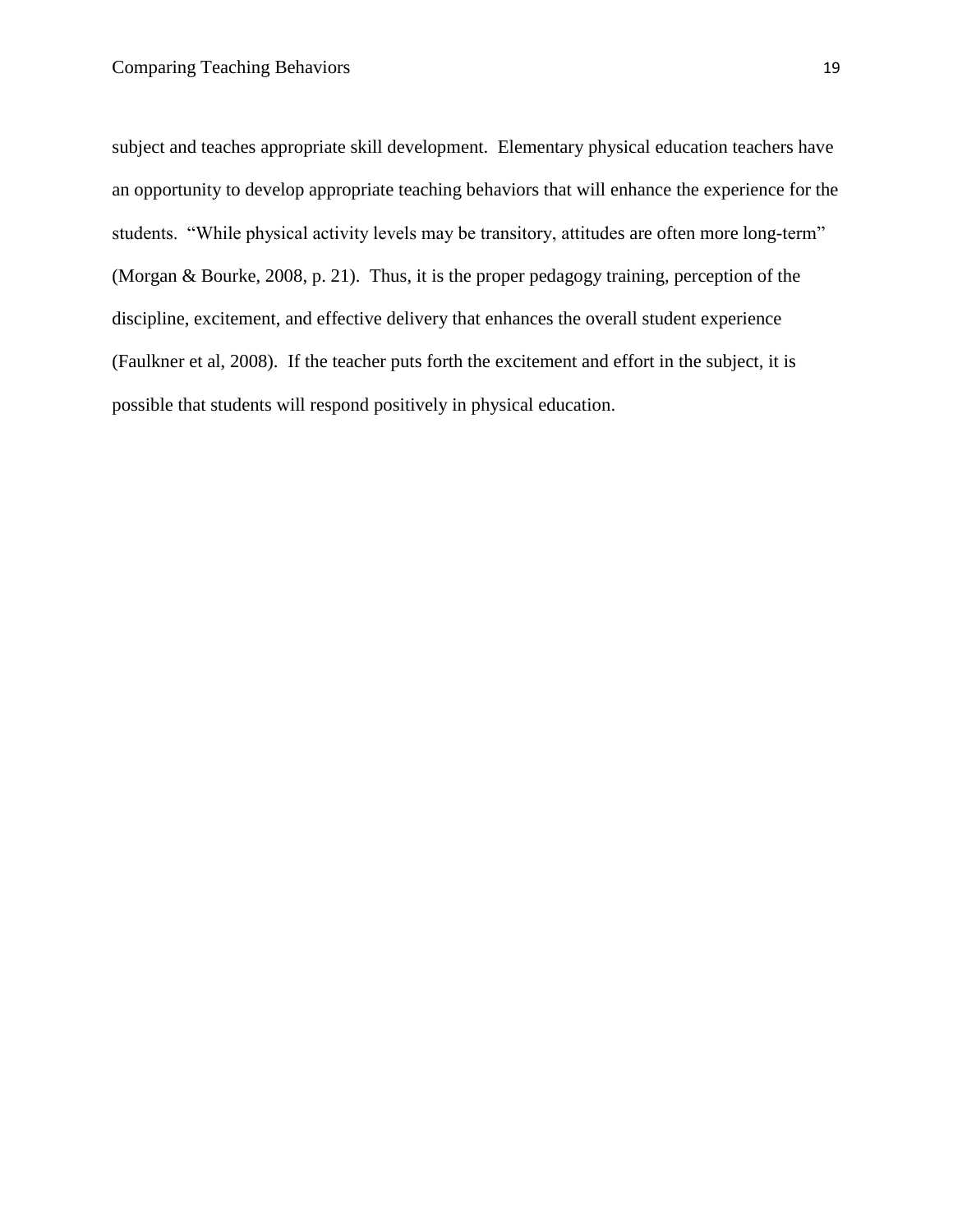### **References**

- Block, K., & Beckett, K. (1990). Verbal descriptions of skill by specialists and nonspecialists. *Journal of Teaching Physical Edu*cation*,* 10, 21-37.
- Brown, S., Brown, D., & Hussey, K. (1996). Promote equity in the classroom. *Strategies: A Journal for Physical and Sport Educators*, 9, (6), 1922.
- Byra, M., & Coulon, S. (1992). Preservice teachers' in-class behaviors: The effect of planning and not planning. Annual Meeting Presentation American Educational Research Association, San Francisco.
- Constantinou, P. (2003). Female students' perceptions toward gender-role stereotypes in physical education. (Doctoral Dissertation, Teachers College, Columbia University, 2003). Dissertation Abstracts Database 3091239.
- Constantinou, P. (2008). Heightening our awareness of gender stereotypes. *Strategies*, Metaanalysis. January/February 2008
- DeCorby, K., Halas, J., Dixon, S., Wintrup, L., & Janzen, H. (2005). Classroom teachers and the challenges of delivering quality physical education. *The Journal of Educational Research*, 98(4), 208-220.
- Dunbar, R., & O'Sullivan, M. (1986). Effects of intervention on differential treatment of boys and girls in elementary physical education lessons. *Journal of Teaching Physical Education*, 5, 166-175.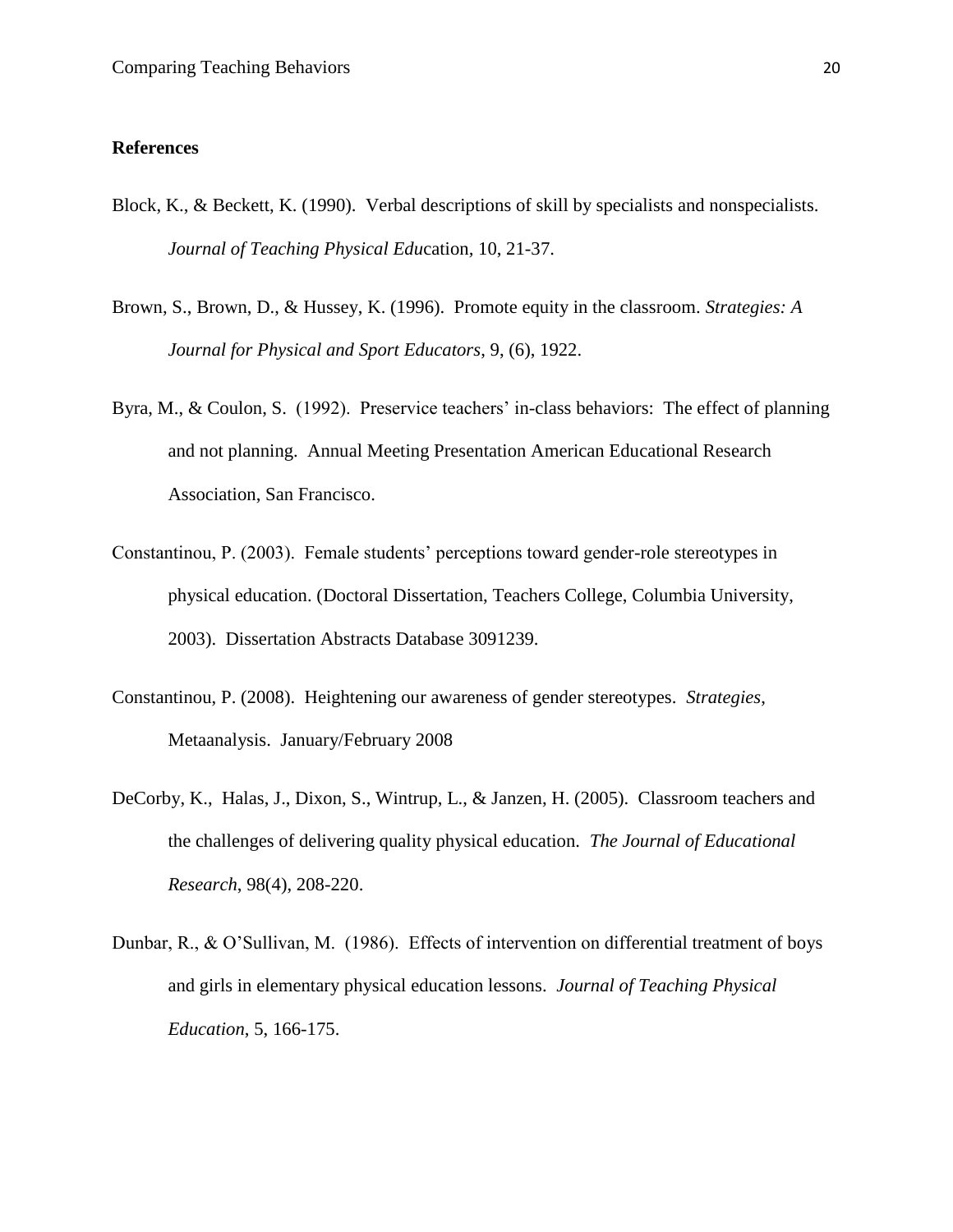- Faucette, N., McKenzie, T., & Patterson, P. (1990). Descriptive analysis of nonspecialist elementary physical education teachers' curricular choices and classroom organization. *Journal of Teaching Physical Education*, 9, 284-293.
- Faucette, N., Nugent, P., Sallis, J., & McKenzie, T. (2002). "I'd rather chew on aluminum foil." Overcoming classroom teachers' resistance to teaching physical education. *Journal of Teaching in Physical Education*, 287-308.
- Faucette, N., & Patterson, P. (1990). Comparing teaching behaviors and student activity levels in classes taught by pie. specialists versus nonspecialists. *Journal of Teaching Physical Education*, 9, 106-114.
- Faulkner, G., Dwyer, J., Irving, H., Allison, K. Adlaf, E., & Goodman, J. (2008). Specialist or nonspecialists physical education teachers in Ontario elementary schools: Examining differences in opportunities for physical activity. *The Alberta Journal of Educational Research*, 54(4), 407-419.
- Faulkner, G., Reeves, C., & Chedzoy, S. (2004). Nonspecialist, preservice primary-school teachers: Predicting intentions to teach physical education. *Journal of Teaching in Physical Education*, 23, 200-213.
- Humphries, C., & Ashy, M. (2006). 'The confidence I needed': elementary education majors' perceptions of teaching physical education. *Teacher Development*, 10(2), 179-196.
- McBride, R. (1990). Sex-role stereotyping behaviors among elementary, junior, and senior high school physical education specialists. *Journal of Teaching Physical Education*, 9, 249- 261.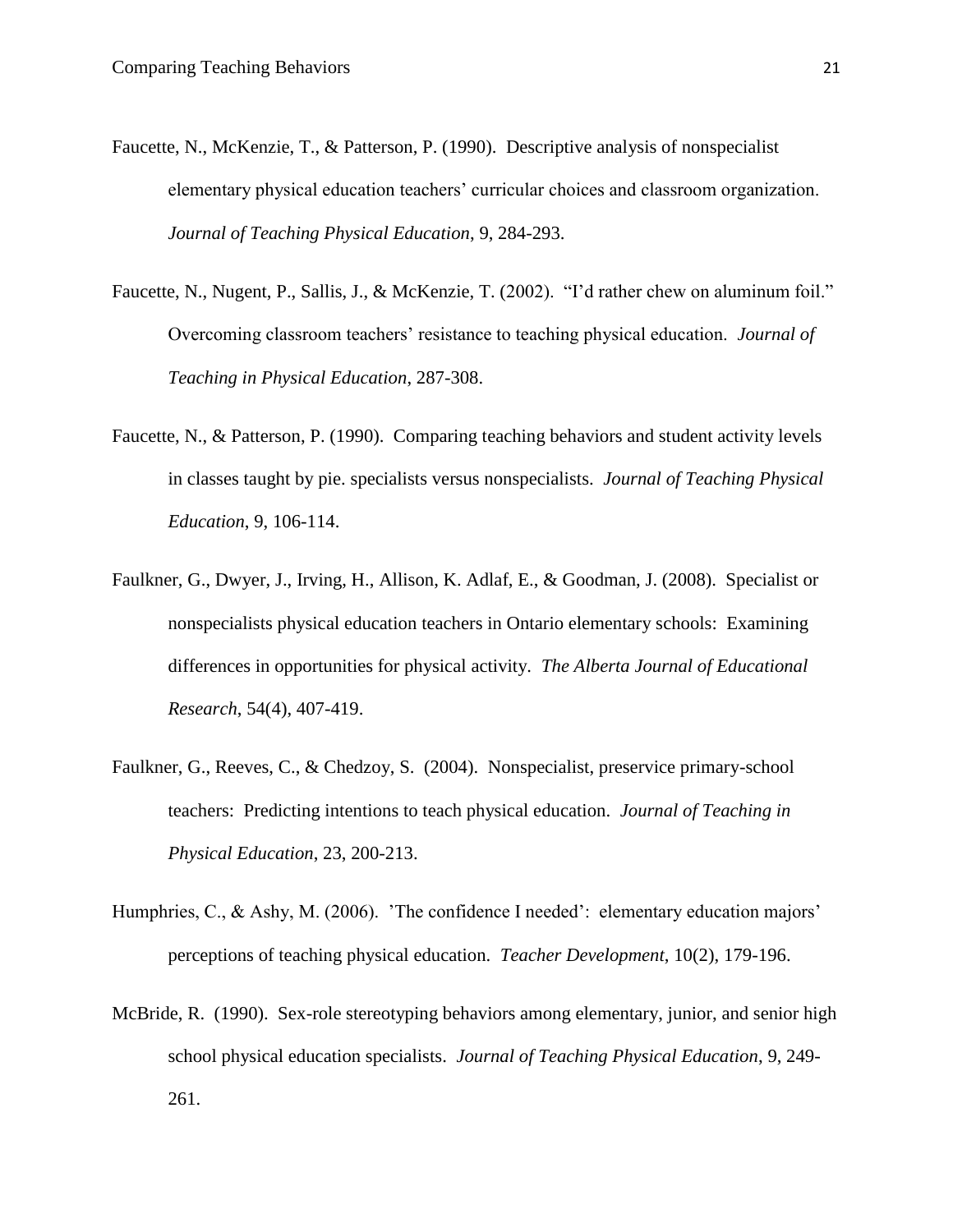- Morgan, P., & Bourke, S. (2008). Nonspecialist teachers' confidence to teach pe: the nature and influence of personal school experiences in pe. *Physical Education and Sport Psychology*, 13(1), 1-29.
- Morgan, P., & Hansen, V. (2008). Classroom teachers' perceptions of the impact of barriers to teaching physical education on the quality of physical education programs. *Research Quarterly for Exercise and Sport*, 79(4), 506-516.
- Oslin, J. (1996). Routines as organizing features in middle school physical education. *Journal of Teaching in Physical Education*, 15, 319-337.
- Papaioannou, A. (1995). Differential perceptual and motivational patterns when different goals are adopted. *Journal of Sport & Exercise Psychology*, 17, 18-34.
- Patterson, D., & Mars, H. (2008). Distant interactions and their effects on children's physical activity levels. *Physical Education and Sport Pedagogy*, 13(3), 277-294.
- Placek, J., & Randall, L. (1986). Comparison of academic learning time in physical education: Students of specialists and nonspecialists. *Journal of Teaching in Physical Education*, 5, 157-165.
- Sallis, J., McKenzie, T., Alcaraz, J., Kolody, B., Faucette, N., & Hovell, M. (1997). The effects of a 2-year physical education program (SPARK) on physical activity and fitness in elementary school students. *American Journal of Public Health*, 87(8), 1328-1334.
- Spencer, R., Porche, M., & Tolman, D. (2003). We've come a long way-maybe. New challenges for gender equity education. *Teachers College Records*, 105, (9), 1774-1807.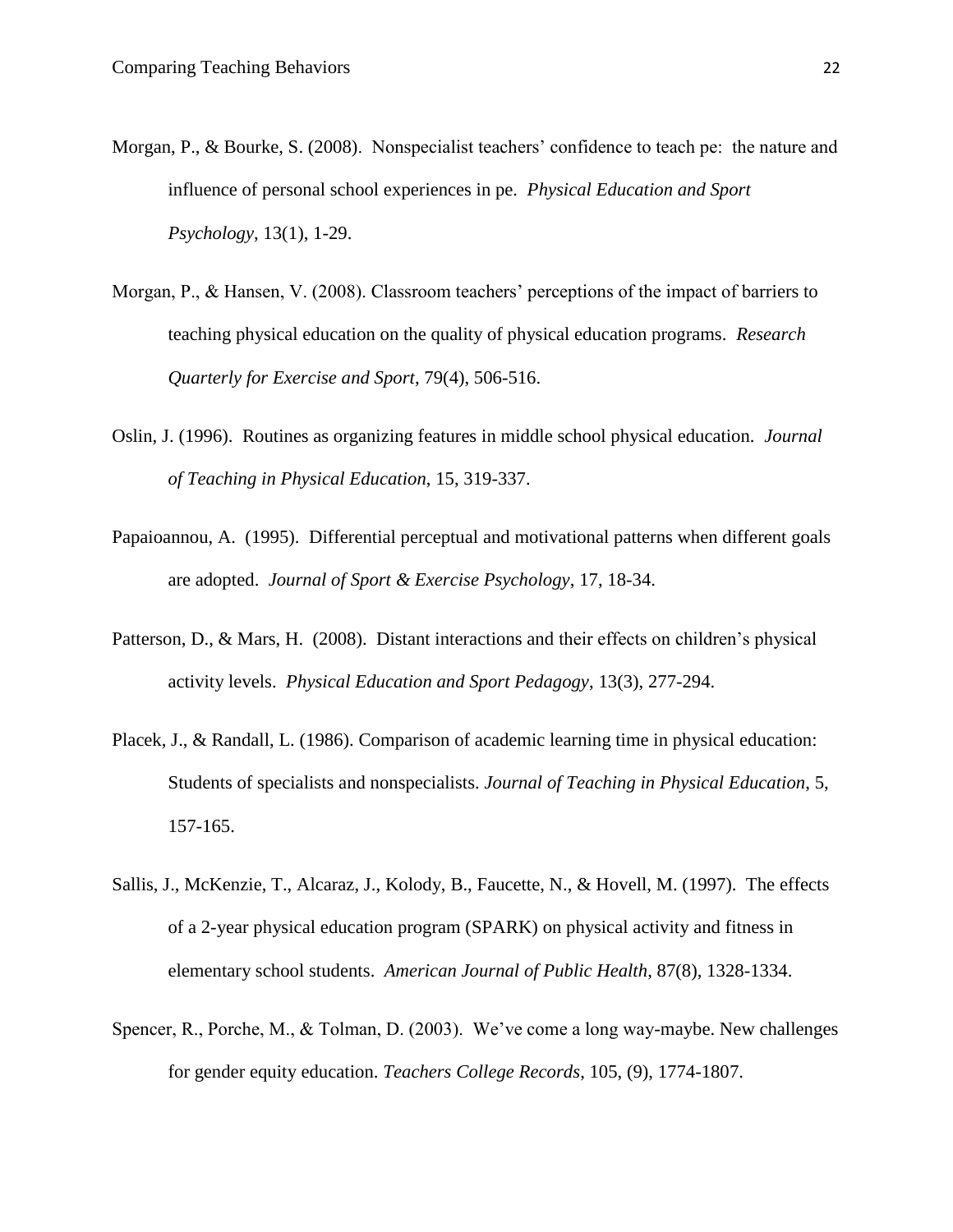- Vasiliadou, O., Derri, V., Galanis, N., & Emmanouilidou, K. (2009). Training in-service physical educators to improve class time management. *International Journal of Sport Science*, 5(17), 33-43.
- Xiang, P., Lowy, S., & McBride, R. (2002). The impact of a field-based elementary physical education methods course on preservice classroom teachers' beliefs. *Journal of Teaching Physical Education*, 21, 145-161.